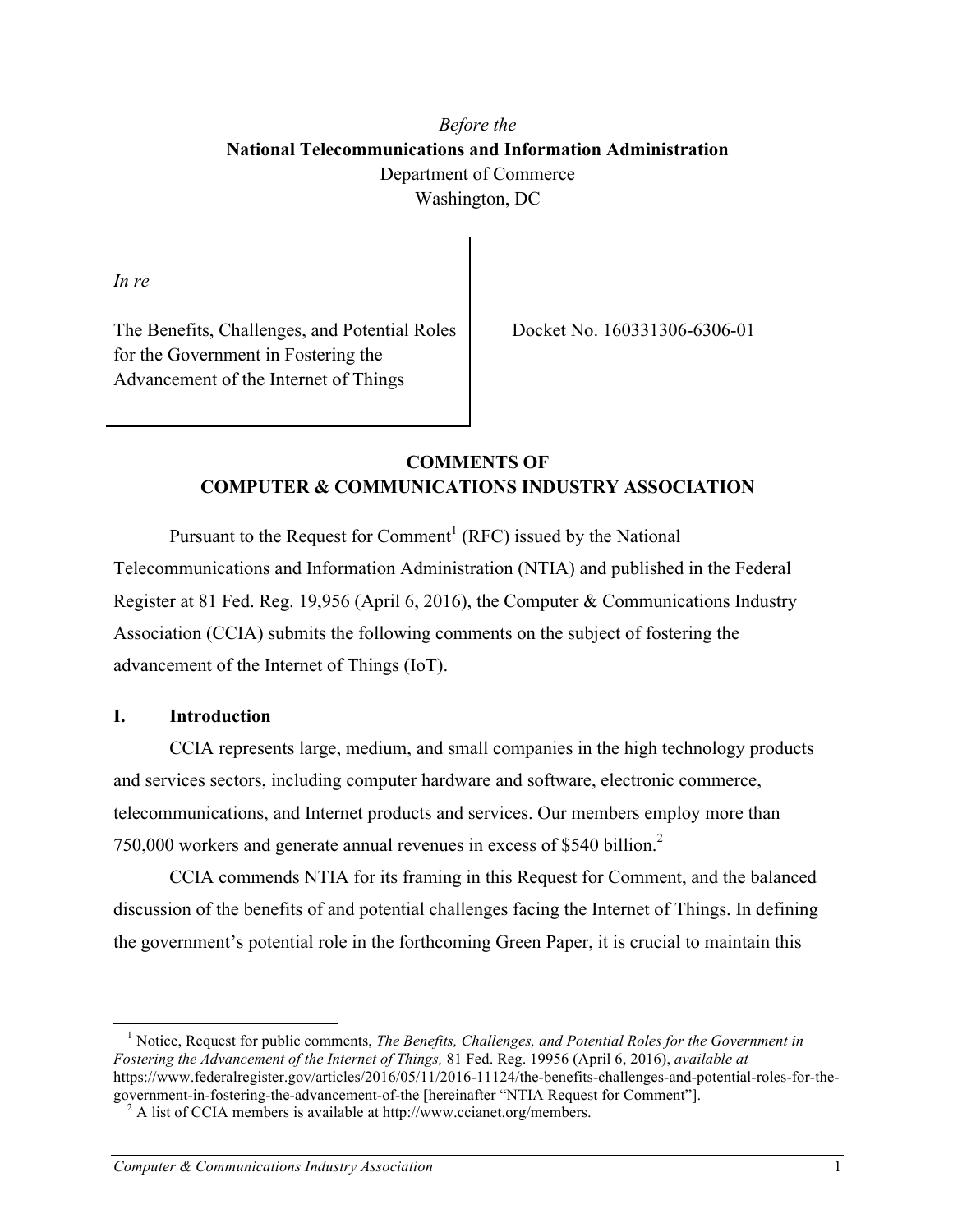balance to ensure that the full benefits of the IoT are realized for the consumer, industry, and government alike.

#### **II. What is the Internet of Things?**

Importantly, at the outset of its RFC, NTIA seeks to understand what sorts of devices, services, and infrastructure comprise the "Internet of Things."<sup>3</sup> The RFC describes IoT as a "broad umbrella term that seeks to describe the connection of physical objects, infrastructure, and environment to various identifiers, sensors, networks, and/or computing capability."<sup>4</sup> NTIA further notes, "In practice, it also encompasses the applications and analytic capabilities driven by getting data from, and sending instructions to, newly digitized devices and components."<sup>5</sup>

The Request for Comment's description of IoT is useful is demonstrating the wide variety of devices, markets, and use cases that might develop. IoT devices and associated services can range from simple and low-cost, like a smart light bulb, to complex and analytically powerful, like personal health monitoring devices or smart electric grid technologies.

However, this sort of description, while expansive, can also lead to confusion because it does not reflect what the Internet of Things looks like from the perspective of consumers. When consumers purchase a "connected device," they are getting both a good and a service—the physical device's connection often comes paired with a service operated remotely, often without a separate monthly service fee. True, the consumer may also see an application interface used to control or view data from a connected device, but that app is just an aspect of the services associated with that particular purchased "thing." It is important to ensure that the inherent duality found in IoT products is reflected in the context of any consumer protective best practices going forward.

#### **III. The Internet of Things will lead to significant economic benefits and innovation.**

The Internet of Things, in all its iterations of connected devices, sensors, and services, will account for an increasing share of networked connections worldwide. Gartner forecasts that

<sup>&</sup>lt;sup>3</sup> NTIA Request for Comment at 19957.

 $4$  *Id.* 

<sup>5</sup> *Id.*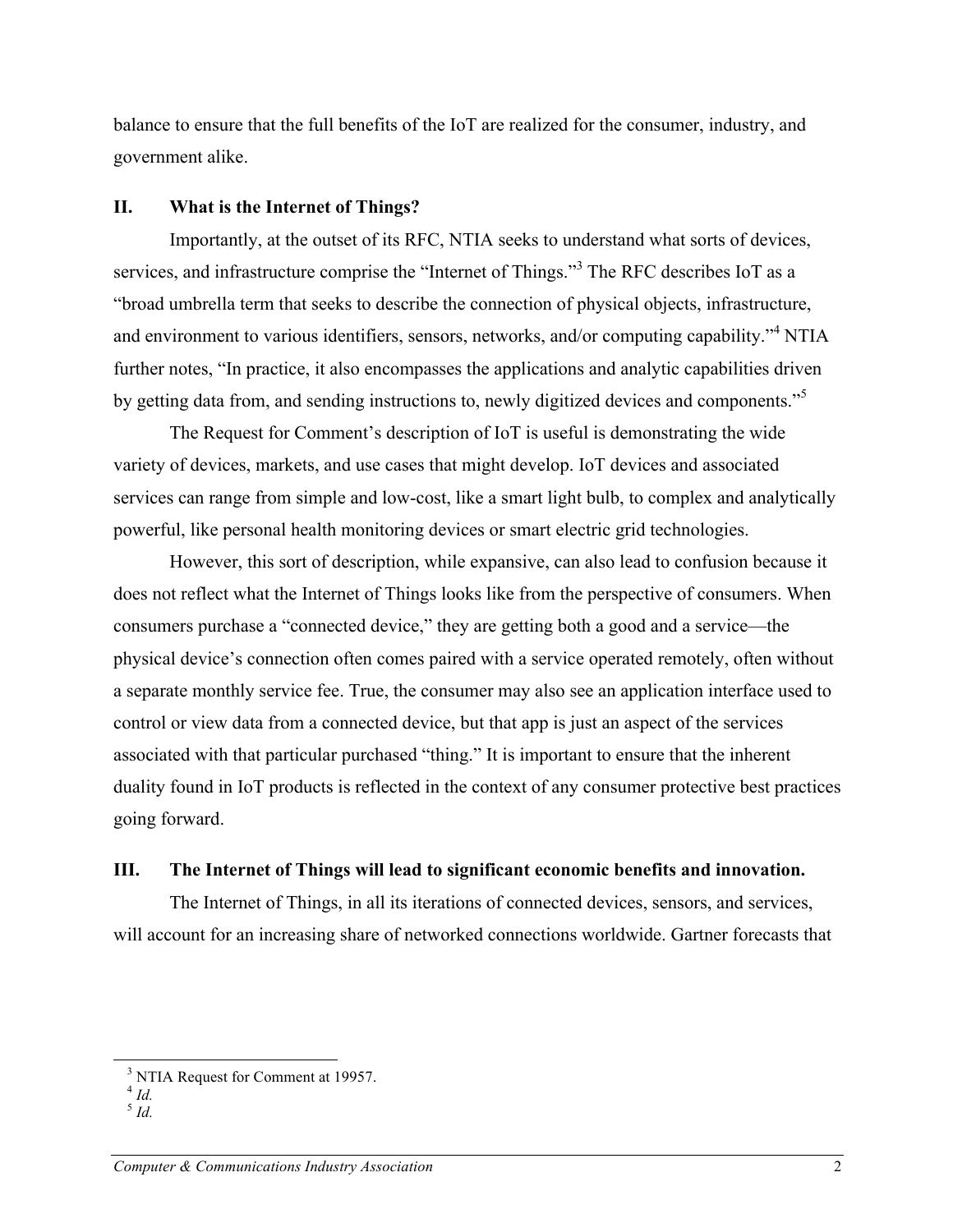6.4 billion connected "things" will be in use in 2016—30 percent more than in 2015, but dwarfed by the 20.8 billion estimated for  $2020$ .<sup>6</sup>

As these billions of connections come online, IoT devices and sensors will by design, collect, collate, disseminate, analyze, and act on data, producing insights that could transform numerous industries. Data from IoT devices will be used to identify markets and business opportunities, optimize services in a host of industries, and produce the meaningful insights necessary to develop new products and services that will bring currently offline sectors into the digital ecosystem. The most commonly cited examples of these newly connected industries include cars,<sup>7</sup> home appliances, $\frac{8}{3}$  and healthcare, $\frac{9}{3}$  while the ability to glean data from widely deployed sensors will also improve processes across supply chains, increase efficiency in the energy sector, $10$  and lead to better functioning cities.<sup>11</sup>

The economic benefits that will likely inure from the Internet of Things could range from \$4 trillion to \$11 trillion in the ten years from 2015 and  $2025$ .<sup>12</sup> To ensure that those substantial economic benefits are realized, there are a range of pro-innovation policies that governments should promote to foster innovation and growth in and through IoT.

# **IV. Policy, law, and regulation should be designed to foster the development and adoption of the Internet of Things.**

The Internet of Things, for all its promise, naturally raises some concerns of potential risks to consumers as previously offline sectors connect to the wider Internet. The increasing numbers of connected devices and greater quantity of associated data should not necessarily

<sup>6</sup> Press Release, Gartner, Gartner Says 6.4 Billion Connected "Things" Will Be in Use in 2016, Up 30 Percent From 2015, (Nov. 10, 2015) http://www.gartner.com/newsroom/id/3165317.

<sup>7</sup> *See Smartphones on wheels*, ECONOMIST.COM (Sept. 6, 2014), http://www.economist.com/news/technology-

<sup>&</sup>lt;sup>8</sup> See Chris Morris, *Ordinary Home Appliances Are About to Get Really Sexy*, FORTUNE.COM (Jan. 6, 2016, 2:08 PM), http://fortune.com/2016/01/06/home-appliances-ces-2016/.

<sup>&</sup>lt;sup>9</sup> See Nile Lars, *Connected Medical Devices, Apps: Are They Leading the IoT Revolution – Or Vice Versa?*, WIRED.COM, http://www.wired.com/insights/2014/06/connected-medical-devices-apps-leading-iot-revolution-vice-<br>versa/ (last visited June 1, 2016).

<sup>&</sup>lt;sup>10</sup> See Office of Electricity Delivery & Energy Reliability, Technology & Development: Smart Grid, ENERGY.GOV, http://energy.gov/oe/services/technology-development/smart-grid (last visited June 1, 2016).

<sup>&</sup>lt;sup>11</sup> See Release from the Office of the Press Secretary, FACT SHEET: Administration Announces New "Smart Cities" Initiative to Help Communities Tackle Local Challenges and Improve City Services,WHITEHOUSE.GOV (Sep. 14, 2015), https://www.whitehouse.gov/the-press-office/2015/09/14/fact-sheet-administration-announces-new-

<sup>&</sup>lt;sup>12</sup> James Manyika et al., *Unlocking the potential of the Internet of Things*, MCKINSEY GLOBAL INSTITUTE (June 2015), http://www.mckinsey.com/business-functions/business-technology/our-insights/the-internet-of-things-thevalue-of-digitizing-the-physical-world.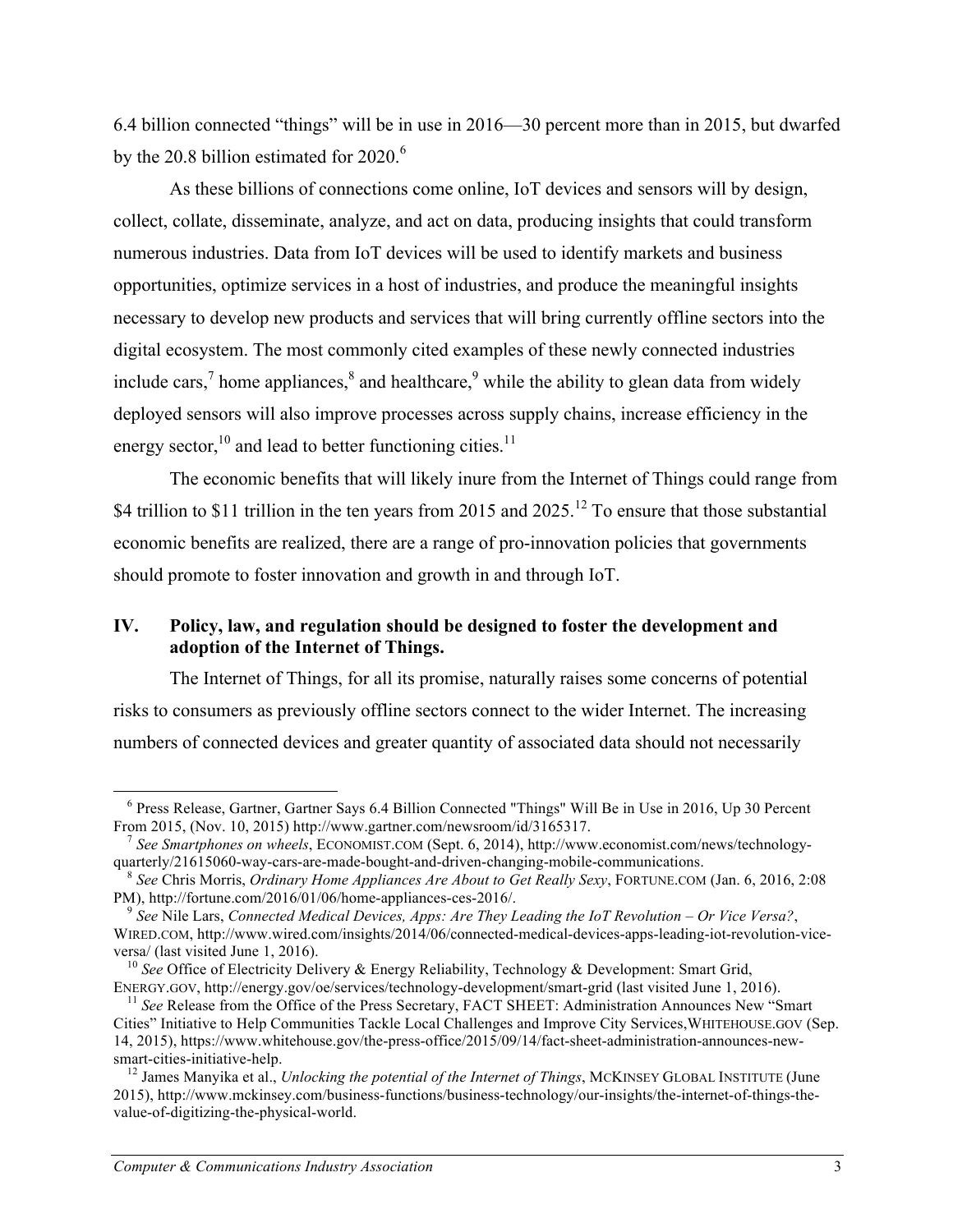entail the creation of new laws and regulatory regimes specific to IoT. As with any nascent technology, legislators and regulators should take a light-touch approach with the Internet of Things. As the Federal Trade Commission (FTC) determined in its recent examination of IoT, "there is great potential for innovation in this area, and . . . IoT-specific legislation would be premature"<sup>13</sup>— instead, there should be evidence of real, IoT-specific harms to consumers before new rules are considered.

However, the Internet of Things is not emerging in a regulatory vacuum. The data and activities associated with the most sensitive applications of connected devices and services are already subject to the protections of existing rules and oversight, covering areas including privacy, data security, energy, finance, and transportation. Ensuring that these existing regimes are applied, when appropriate, to IoT in a manner that promotes innovation, is key.

If any new rules are determined to be necessary, they should be voluntary and principlebased. As discussed earlier, the Internet of Things includes an extraordinary range of devices, services, and use cases. No single regulatory or legal regime or set of standards intended to apply to such a diverse array of systems and uses will successfully protect consumers and allow IoT to realize its fullest potential. Where appropriate, the government, and NTIA in particular, should employ its power to convene to encourage the development of industry-wide best practices and self-regulatory regimes for the Internet of Things, as these tools have proven effective in other contexts, including traditional media and digital advertising.

# **A. Privacy and data protection**

Consumer privacy is one area where existing regulation and enforcement effectively protect the data collected and used by IoT devices and services, even in the most sensitive of circumstances. An existing array of sector-specific privacy laws exist that protect children,  $14$ financial data,  $15$  health information,  $16$  and data used when making credit, insurance, employment, and housing decisions.<sup>17</sup> The requirements of these laws would remain applicable to producers and operators of connected devices and services.

<sup>&</sup>lt;sup>13</sup> FTC STAFF REPORT, INTERNET OF THINGS: PRIVACY & SECURITY IN A CONNECTED WORLD 49 (Jan. 2015), *available at* https://www.ftc.gov/system/files/documents/reports/federal-trade-commission-staff-report-november-

<sup>2013-</sup>workshop-entitled-internet-things-privacy/150127iotrpt.pdf [hereinafter "FTC IoT Report"].<br><sup>14</sup> Children's Online Protection Privacy Act, 15 U.S.C. § 6501-6506 (1998)<br><sup>15</sup> Gramm-Leach-Bliley Act, 15 U.S.C. § 6801-680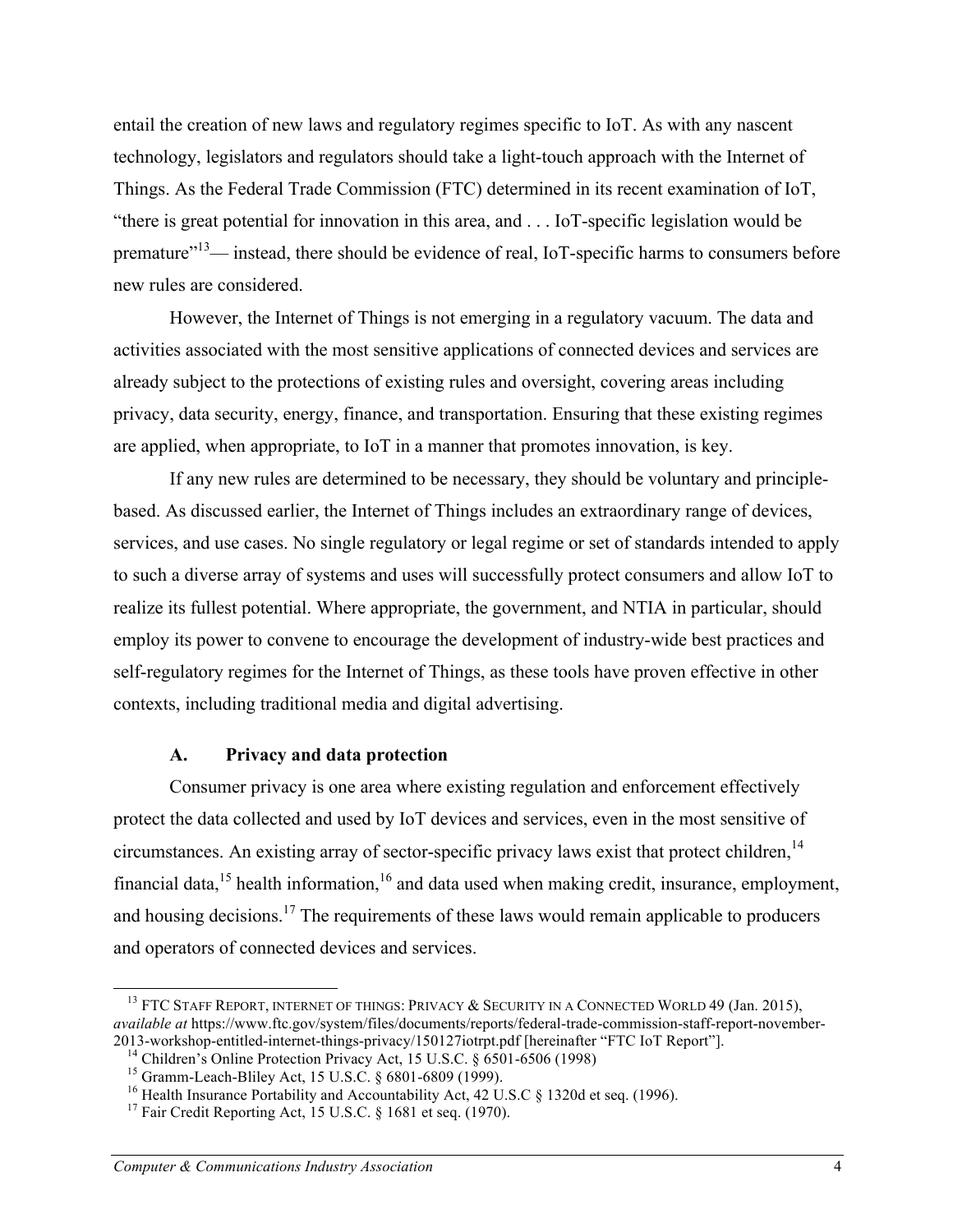Those laws are supported and expanded upon by the authority of the FTC and state Attorneys General. The FTC has broad enforcement authority under section 5 of the FTC Act, which prohibits "unfair or deceptive practice in or affecting commerce."<sup>18</sup> It uses that authority judiciously to enforce privacy promises that all companies make to consumers and to ensure that they employ reasonable best practices in privacy and data security.<sup>19</sup> Complementing the FTC's robust consumer protection powers are the corresponding unfair and deceptive practices authorities enforced by state Attorneys General,  $2<sup>0</sup>$  and state laws, such as the California Online Privacy Protection  $Act^{21}$  and the Delaware Online Privacy and Protection Act.<sup>22</sup>

In its recent report on the Internet of Things, the FTC has made clear that it intends to apply its existing privacy regulatory regime to  $I_0T<sup>23</sup>$  Absent evidence of real consumer harms, as the FTC noted, it is currently premature to seek legislation to constrict the development of the Internet of Things. Rather, policymakers should be cognizant of the full scope of benefits of IoT when assessing existing privacy regulations. Cost-benefit assessments should take into account that consumer data not only drives innovation in consumer-facing devices, but also fuels nonconsumer facing innovation and attendant benefits. For example, smart thermostats allow for better energy grid management and reduced energy use, which provides environmental benefits.

Instead of seeking new legislation, the FTC encouraged consumer advocates and industry to work together to develop voluntary industry best practices for IoT privacy.<sup>24</sup> Consumer trust is critical to the success of the Internet of Things—consumers will not purchase and use connected devices and services if they feel their personal information or private lives would be at risk. Companies have a clear incentive to engage in best practices to ensure that consumer privacy harms are avoided and that data is protected.

<sup>&</sup>lt;sup>18</sup> 15 U.S.C. § 45 (2006).<br><sup>19</sup> *See Enforcing Privacy Promises*, FED. TRADE COMM'N, https://www.ftc.gov/news-events/media-<br>resources/protecting-consumer-privacy/enforcing-privacy-promises (last visited May 26, 2016).

<sup>&</sup>lt;sup>20</sup> See Danielle K. Citron, *Privacy Enforcement Pioneers: The Role of State Attorneys General in the Development of Privacy Law*, NOTRE DAME L. REV., (forthcoming 2016), *available at*

http://papers.ssrn.com/sol3/papers.cfm?abstract\_id=2733297.<br><sup>21</sup> CAL. BUS. & PROF. CODE §§ 22575-79 (2014).<br><sup>22</sup> DEL. CODE tit. 6, § 1201C (2016).<br><sup>23</sup> FTC IoT Report at 53.<br><sup>24</sup> *See id.* at 49.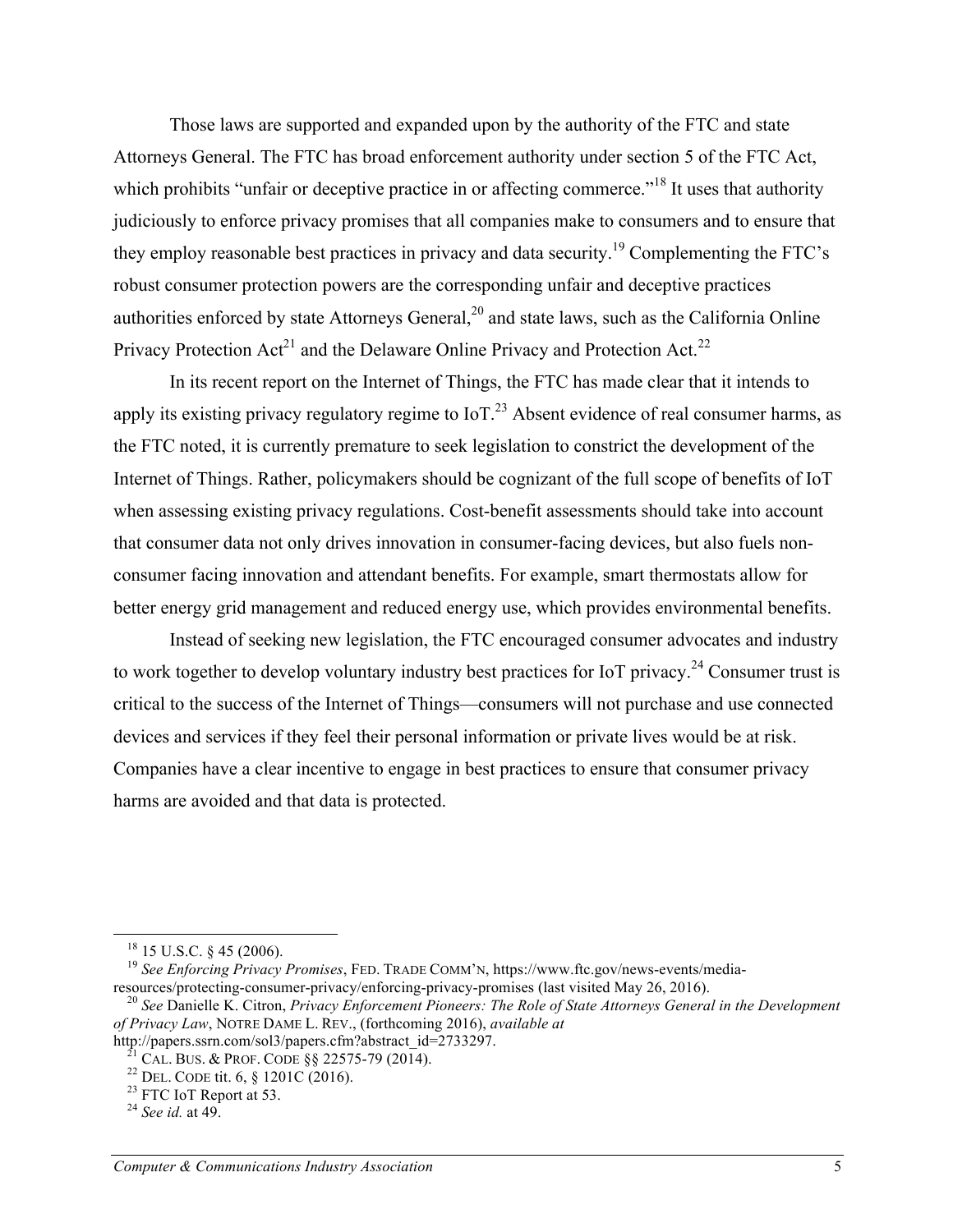## **B. Cross-border data flows and international engagement**

To ensure that the Internet of Things can flourish worldwide, CCIA encourages the Department of Commerce to raise the issues of cross-border data flows and competition in telecommunications networks in ongoing trade negotiations. Currently, international trade rules are not sufficient for supporting competition in telecommunications networks. Free and open flow of data is vital for trade in all sectors; in particular, cross-border barriers in communications could obstruct the development of IoT.

Given the United States' role in the global economy, and the importance of telecommunications networks to trade, the Department of Commerce should advocate strongly for competition and the free flow of data. In particular, the Trade in Services Agreement (TiSA) could help remove these barriers by implementing technology-neutral provisions for the application of broadband wholesale access rules, strengthening transparency and regulatory review requirements, eliminating foreign equity caps, and advocating that TiSA telecom rules be GATS+ and go beyond the provisions found in the Trans-Pacific Partnership.

Flexibility and compatibility in data protection laws are also necessary to promote the cross-border data flows essential to the continued growth of IoT. Data localization requirements, direct and indirect, should be discouraged, as they will hamper the efficiency gains promised by IoT. Constructive examples of the sorts of interoperable data protection regimes that should be promoted by the Department in its international engagements include the APEC Cross-Border Privacy Rules system and the pending EU-U.S. Privacy Shield.

# **V. Technical standards for the Internet of Things should be flexible, protect consumers, and promote competition.**

# **A. Interoperability and copyright**

The Internet of Things (IoT), like the Internet itself, depends upon interoperability: the ability of hardware and software components developed by different companies to communicate with one another. A 2015 McKinsey report concluded that "interoperability is necessary to create 40 percent of the potential value that can be generated by the Internet of Things. . . . Interoperability is required to unlock more than \$4 trillion per year in potential economic impact from IoT use in 2025. . . ."<sup>25</sup> These IoT interoperability standards have and should continue to be

<sup>&</sup>lt;sup>25</sup> McKinsey & Company Report, *The Internet of Things: Mapping the Value Beyond the Hype*, MCKINSEY GLOBAL INSTITUTE 2, 4 (June 2015) *available at*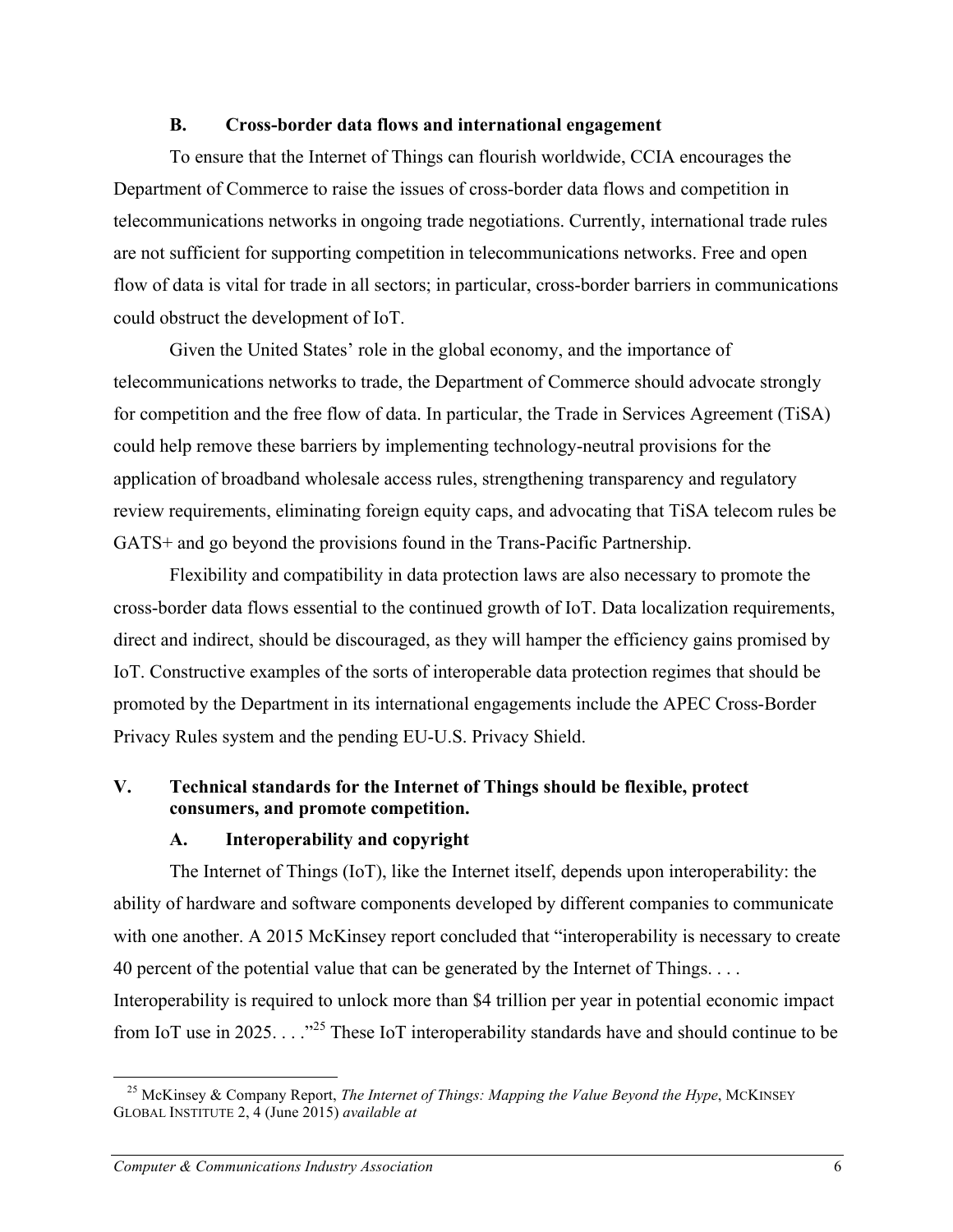determined by companies and markets.

Today, a host of standards have been developed to support innovative IoT functionality, and to the extent these standards are not open, reverse engineering may be necessary to ensure consumers can fully benefit from the devices they purchase. Technology developers inevitably will need to overcome various challenges in integrating connected devices, but government mandates and copyright law should not be one of them.

The good news is that a global consensus across courts and policymakers had emerged in stating that copyright does not protect software program elements necessary for interoperability. Unfortunately, a recent decision of the U.S. Court of Appeals for the Federal Circuit in *Oracle Am., Inc. v. Google, Inc.*<sup>26</sup> threatens this consensus. Notwithstanding overwhelming precedent<sup>27</sup> to the contrary, the Federal Circuit stated that program elements necessary for interoperability could receive copyright protection, and the Solicitor General unwisely supported this conclusion.28 In the Green Paper, NTIA should acknowledge the potential adverse impact that copyright protection for interface rules can have on the development of the Internet of Things. If other courts follow the misguided *Oracle* decision, the open, innovative, and competitive nature of the Internet of Things may be compromised. Indeed, *Oracle* upset previously settled expectations about software interoperability, and has already influenced new, ongoing litigation.<sup>29</sup>

A software application can function only in conjunction with hardware and other software, including an operating system, and can run only on an operating system with which it is "compatible"<sup>30</sup>—that is, one which conforms to the same set of technical rules, known as

 $\overline{a}$ 

http://www.mckinsey.com/~/media/McKinsey/Business%20Functions/Business%20Technology/Our%20Insights/T he%20Internet%20of%20Things%20The%20value%20of%20digitizing%20the%20physical%20world/Unlocking\_t

he potential of the Internet of Things Full report ashx.<br>
<sup>26</sup> 750 F.3d 1339 (Fed. Cir. 2014).<br>
<sup>27</sup> *See e.g. infra* n.34.<br>
<sup>28</sup> After the Supreme Court declined to grant certiorari, the case was sent back to the distric jury found that Google's use of the Java programming language in its Android phones was fair use. This does not change the Federal Circuit's troubling ruling that APIs are copyrightable, but the legal process is still ongoing. *See*  Jonathan Band, *Sanity Prevails Again: The Jury Verdict in Oracle v. Google*, DISRUPTIVE COMPETITION PROJECT (May 26, 2016), http://www.project-disco.org/intellectual-property/052616-sanity-prevails-again-the-jury-verdictin-oracle-v-google/. While the fair use verdict is a positive outcome, small companies will face uncertainty and heavy costs if litigation is required to permit interoperability. <sup>29</sup> *See, e.g.*, Stephanie Condon, *Oracle vs. Google, Round 2: Trial begins over Java API copyright claim*,

ZDNET.COM (May 9, 2016, 5:00 AM), http://www.zdnet.com/article/oracle-vs-google-round-2-trial-begins-overjava-api-copyright-claim/ (discussing the potential impact the case has had on software development, and how *Cisco v. Arista*, filed after the CAFC decision in *Oracle*, includes a claim of infringement resembling Oracle's). <sup>30</sup> In these comments, the term "compatibility" is used interchangeably with "interoperability."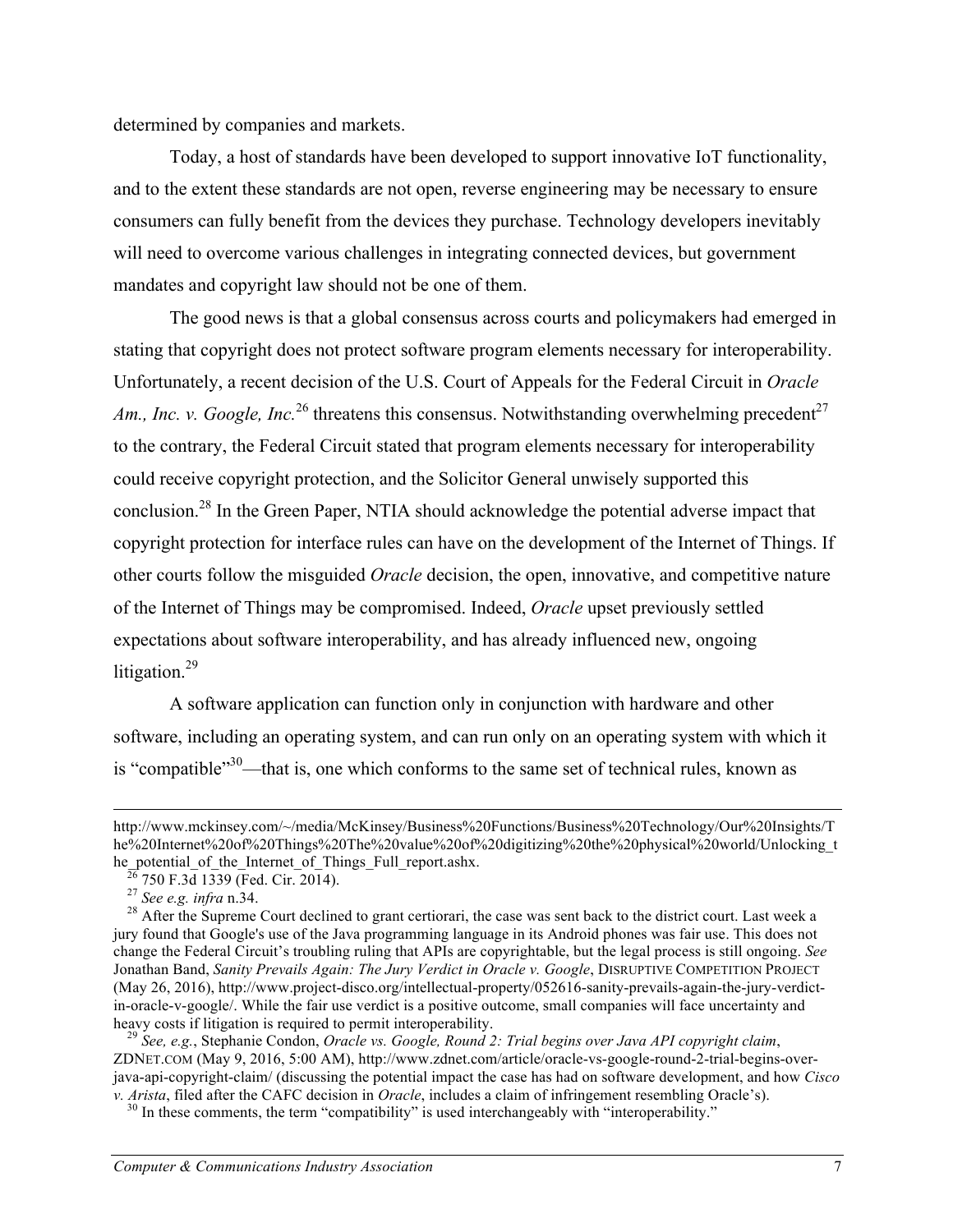"interface specifications." In the IoT context, software in devices such as sensors, mobile devices, appliances, and automobiles must conform to similar interface specifications as the other devices with which they communicate. If a company could exercise proprietary control over the interface specifications implemented by its products, that company could determine which products made by other firms—if any—would be compatible with its software. Such a broad monopoly would have serious implications for consumers. In the absence of competition during the effective lifespan of a product, the first developer would have little incentive to develop more innovative and less costly products.<sup>31</sup> If copyright may be used to exclude competitors from accessing *de facto* standard interface specifications, consumers risk being locked into a particular operating system or network software environment, and would inhibit the transfer of data between users with different computing environments.<sup>32</sup>

In short, overly broad intellectual property rules can restrict competition and innovation. In fact, lock-in and high switching costs were the status quo in the computing environment into the 1980s.<sup>33</sup> More recently, however, courts began to find that interface specifications fall on the unprotected side of copyright's idea/expression dichotomy. These more recent rulings enabled the transition from the 1970's locked-in computer environments to today's interoperable Internet. In fact, courts,  $34$  Congress,  $35$  U.S. trading partners,  $36$  and jurisdictions worldwide, from Europe<sup>37</sup>

 $31$  A prominent copyright treatise explains that "late-arriving hardware or software producers must, to compete, make their products compatible with the products sold by entrenched industry leaders, an effort that will characteristically require them to copy the industry leaders' interface specifications – the key that opens the lock to their operating systems." 2 GOLDSTEIN ON COPYRIGHT  $\S 8.5.1$  (2d ed. 2005).

<sup>&</sup>lt;sup>32</sup> See Lotus Dev. Corp. v. Borland Int'l, Inc., 49 F.3d 807, 821 (1st Cir. 1995) (Boudin, J., concurring), *aff'd by an equally divided court*, 516 U.S. 233 (1996).

*an equally divided court*, 516 U.S. 233 (1996). 33 *See* JONATHAN BAND & MASANOBU KATOH, INTERFACES ON TRIAL 2.0, *infra* n.39, at 1 (2011); *Apple v. Franklin*, 714 F.2d 1240, 1253 (3d Cir. 1983) (stating that compatibility is "a commercial and competitive objective which does not enter into the somewhat metaphysical issue of whether particular ideas and expression have merged"); *see also Whelan v. Jaslow*, 797 F.2d 1222 (3d Cir. 1986) (suggesting that copyright protected all program elements other than the idea of operating a dental laboratory).

<sup>&</sup>lt;sup>34</sup> See, e.g., *Atari Games Corp. v. Nintendo of America*, 975 F.2d 832 (Fed. Cir. 1992); *Sega Enters. v. Accolade*, *Inc.*, 977 F.2d 1510 (9th Cir. 1992) (citing 17 U.S.C. § 107). *See also DSC Comms. Corp. v. DGI Techs*., 898 F. Supp. 1183 (N.D. Tex. 1995), *aff'd*, 81 F.3d 597 (5th Cir. 1996); *Bateman v. Mnemonics, Inc*., 79 F.3d 1532 (11th Cir. 1996); *DSC Comms. Corp. v. Pulse Comms. Inc*., 976 F. Supp. 359 (E.D. Va. 1997), *aff'd in part, rev'd in part, and vacated in part*, 170 F.3d 1354 (Fed. Cir. 1999); *Sony Computer Entm't v. Connectix Corp*., 203 F.3d 596 (9th Cir. 2000). Other courts have prevented enforcement under a copyright misuse theory. *See, e.g.*, *Alcatel U.S.A. v. DGI Techs.*, 166 F.3d 772 (5th Cir. 1999).<br><sup>35</sup> Principles of software compatibility found support in Congress, when it adopted an exception explicitly directed

at software reverse engineering and interoperability in 17 U.S.C. § 1201(f). Section 1201(f)(4) defines interoperability "as the ability of computer programs to exchange information, and of such programs mutually to use the information which has been exchanged."

 $36$  Since 2002, U.S. free trade agreements ("FTAs") have included provisions modeled on the interoperability exception to Section 1201 of the DMCA. *See, e.g.*, U.S.-Korea Free Trade Agreement, art. 18.4.7(d)(i), June 30,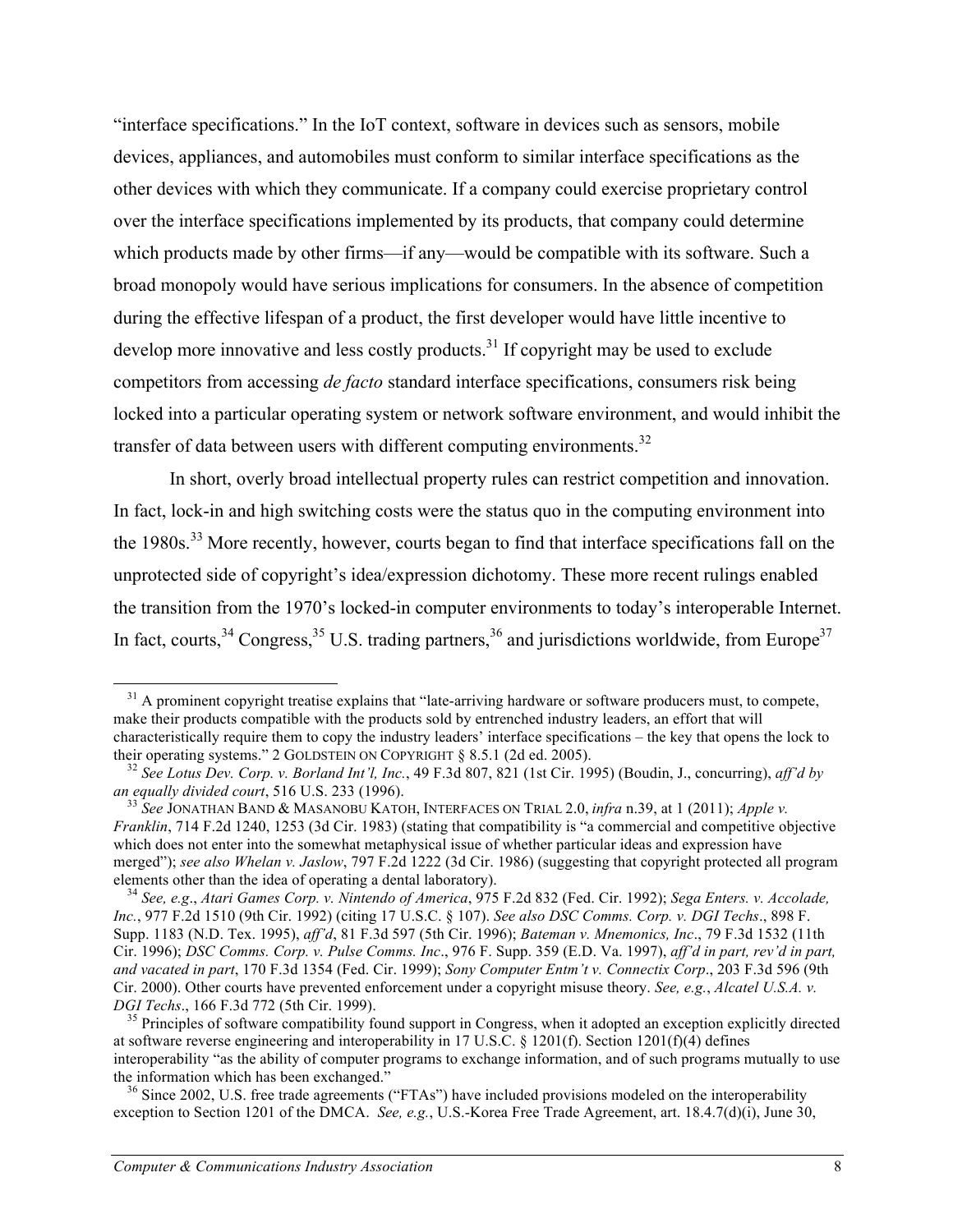to Asia,<sup>38</sup> had arrived at a consensus interpretation of the copyright question of compatibility over the past 25 years—a consensus disrupted only by the Federal Circuit's recent *Oracle*  decision.<sup>39</sup> This decision, and the Solicitor General's support for it, conflicts with the majority of U.S. federal appellate courts, eleven U.S. free trade agreements, and copyright law across the globe. NTIA should take this opportunity to distance the Administration from a minority position on which federal courts are split and which contradicts established principles of international law. In the context of the Internet of Things, NTIA should construe the *Oracle* case as an outlier, confined to its facts, which should not guide policy going forward. In general, and with respect to the IoT specifically, the U.S. Government should adhere to the internationally accepted principle that interface specifications are not regulated by copyright.

### **B. Patents**

As the Internet of Things matures, the risk from patent trolling will increase. Patent assertion entities ("PAEs") have the potential to stifle or severely hinder the development of the IoT. PAEs were responsible for more than sixty percent of patent litigations in 2015,<sup>40</sup> and sixty

and, as such, are not protected by copyright. . .").<br><sup>38</sup> See INTERFACES ON TRIAL 2.0, *infra* n.39, at 136-67, 175.<br><sup>39</sup> This history is discussed in detail in Jonathan Band & Masanobu Katoh, Interfaces on Trial: Intellec Property and Interoperability in the Global Software Industry (1995), *available at* http://www.policybandwidth.com/interfaces-2-0; *see also* Band & Katoh, Interfaces on Trial 2.0 (2011), *available at* http://mitpress.mit.edu/books/interfaces-trial-20. <sup>40</sup> RPX, *2015 Report: NPE Litigation, Patent Marketplace, and NPE Cost* 7 (2016), *available at*

<sup>2007, 8</sup> U.S.T. 2217 (parties may permit "[n]oninfringing reverse engineering activities with regard to a lawfully obtained copy of a computer program . . . for the sole purpose of achieving interoperability of an independently created computer program with other programs."). Interoperability exceptions appear in FTAs with Australia, Bahrain, Chile, Colombia, Costa Rica, Dominican Republic, El Salvador, Guatemala, Honduras, Korea, Morocco, Nicaragua, Oman, Panama, Peru, and Singapore.<br><sup>37</sup> In 1991, the European Union adopted a Software Directive, which reflects a policy judgment that copyright

should not interfere with interoperability. Council of Ministers Directive 91/250/EEC of 14 May 1991 on the Legal Protection of Computer Programs, 1991 O.J. (L 122). Article 6 of the Software Directive permits reverse engineering "indispensible to obtain the information necessary to achieve . . . interoperability." The legislative process leading to the adoption of the Directive is discussed in detail in INTERFACES ON TRIAL, *infra* n.39, at 227- 41. The Software Directive has been implemented by all member states of the EU, as well as Norway, Russia, Switzerland, and Turkey. INTERFACES ON TRIAL 2.0, *infra* n.39, at 6. Commentators generally perceived that "the law on software copyright interoperability issues seem[ed] quite settled on both sides of the Atlantic." Pamela Samuelson, *The Past, Present, and Future of Software Copyright Interoperability Rules in the European Union and United States*, 34(3) EUR. INTELL. PROP. REV. 229 (2010). In 2012, Europe's highest court, the CJEU, reached precisely the same conclusion as the district court in *Oracle*, and the opposite of the Federal Circuit, in *SAS Institute, Inc v. World Programming Ltd* [2012] 3 CMLR 4, ¶ 40 (holding that the Software Directive "must be interpreted as meaning that neither the functionality of a computer program nor the programming language and the format of data files used in a computer program in order to exploit its functions constitute a form of expression of that program

https://www.rpxcorp.com/wp-content/uploads/sites/2/2016/05/RPX-2015-Report-NPE-Litigation\_Patent-Marketplace\_Cost\_High-level\_ZFinal.pdf.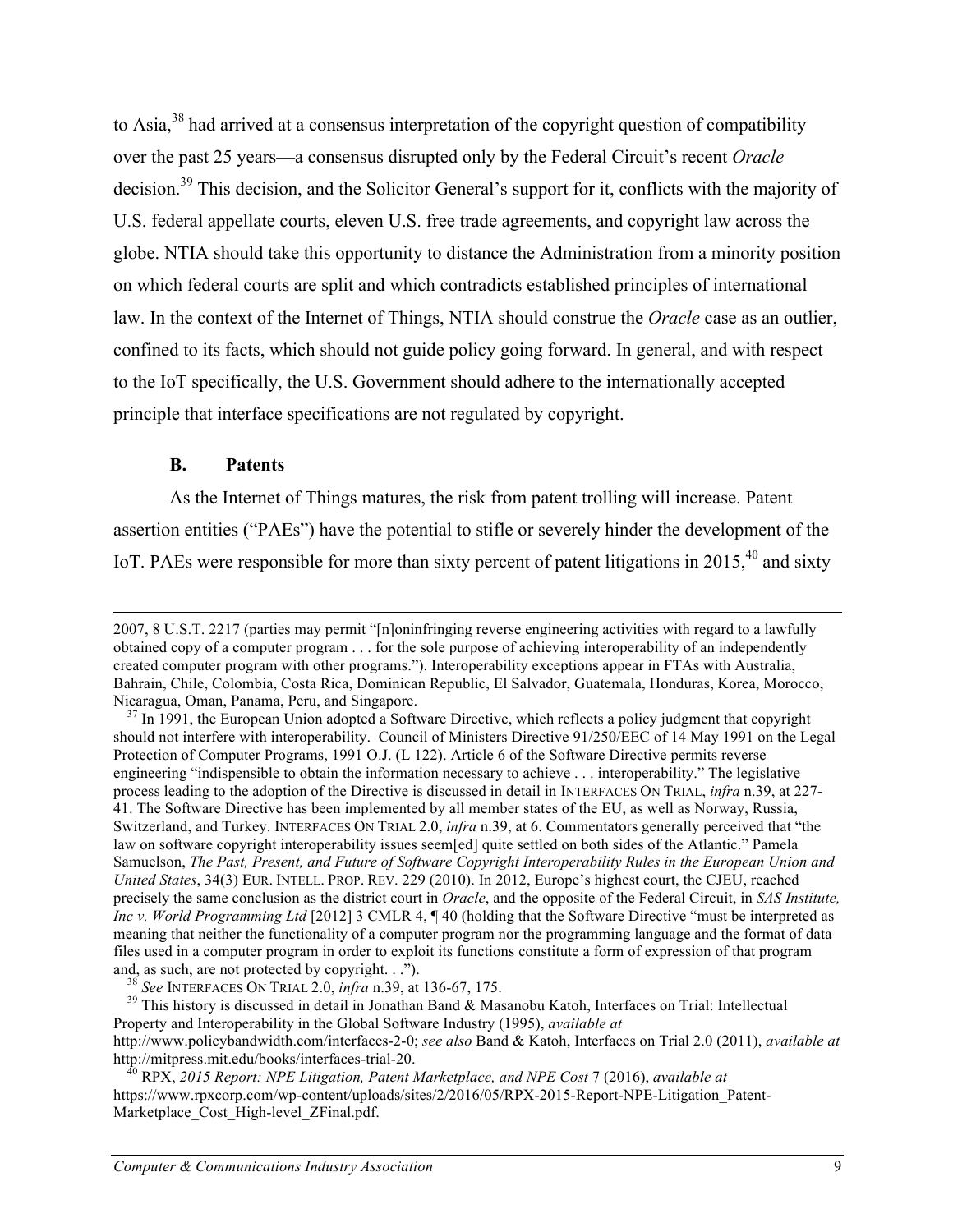percent of the defendants were small businesses (i.e., businesses with less than \$100 million in annual revenue).<sup>41</sup> Sixty-seven percent of the patents used by PAEs were in technology areas related to the Internet of Things. $42$ 

As a result, businesses providing IoT products and services will be potential targets for PAEs, particularly once they have the cash available to pay settlements.<sup>43</sup> This additional risk may deter businesses from investing in the IoT and will, at a minimum, reduce the available capital for investment in IoT products and services.

### **C. Securing the Internet of Things**

The number of "things" comprising the Internet of Things is growing at a prodigious rate. As mentioned, Gartner estimates that there will be 20.8 billion connected devices in use by 2020, while Cisco believes there will by 37 billion such devices worldwide, generating at least 507.5 zettabytes of data per year.<sup>44</sup> As traditionally offline sectors become connected, ensuring that the vast volume of data they collect, produce, and use is secure will be imperative, especially because many of those sectors, namely home appliances, transportation, healthcare, and finance, will be awash with particularly sensitive data and enable novel autonomous activities.<sup>45</sup>

To maintain consumer trust in IoT devices and services, companies must protect and secure the data they collect and use in all contexts. Encryption is a fundamental aspect of this data security regime, and should play a role in all aspects of the IoT ecosystem, including at the device level, for data in transit, and at the platform or service level. Governments should not mandate particular technical standards for the type of encryption deployed, as that will necessarily fall behind industry best practices.

More importantly, governments should also not seek backdoors or weakened implementations of encryption or security features in the Internet of Things ecosystem. Given the coming prevalence of connected devices in a variety of sensitive applications, the risks to the

<sup>41</sup> *Id.* at 30. <sup>42</sup> *Id.* <sup>43</sup> *See* Lauren Cohen, Umit G. Gurun, & Scott D. Kominers, *Patent Trolls: Evidence from Targeted Firms,* HARVARD BUS. SCH. FIN. WORKING PAPER NO. 15-002, 17–24 (Apr. 24, 2016), http://ssrn.com/abstract=2464303. 44 *See Cisco Global Cloud Index: Forecast and Methodology, 2014-2019 White Paper*,

http://www.cisco.com/c/en/us/solutions/collateral/service-provider/global-cloud-index-<br>gci/Cloud Index White Paper.html (last updated Apr. 21, 2016).

<sup>&</sup>lt;sup>45</sup> See Report, *Don't Panic. Making Progress on the "Going Dark" Debate*, BERKMAN CENTER FOR INTERNET & SOCIETY 13 (Feb. 1, 2016), *available at* https://cyber.law.harvard.edu/pubrelease/dontpanic/Dont\_Panic\_Making\_Progress\_on\_Going\_Dark\_Debate.pdf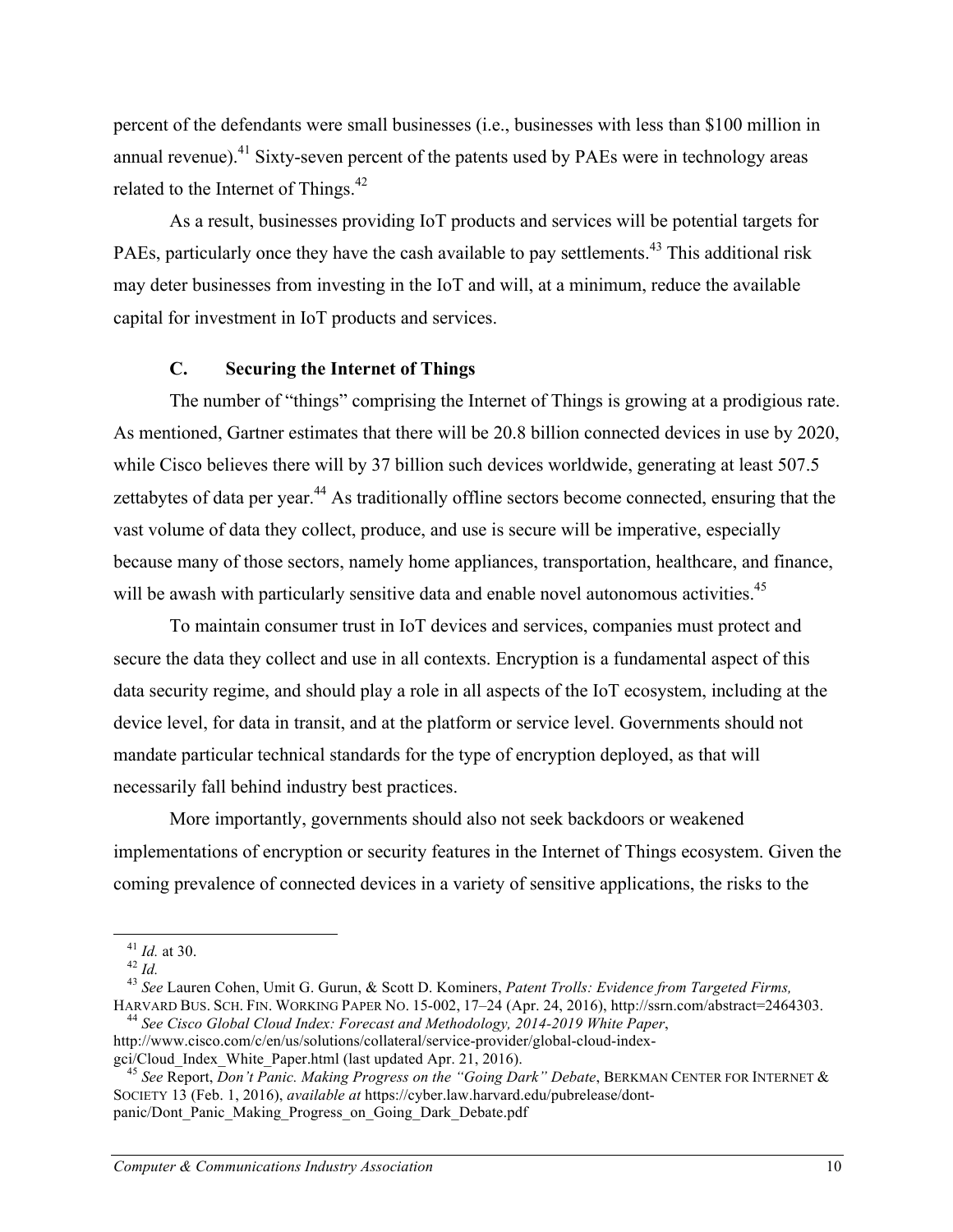public from anything less than the most robust protections for the Internet of Things are too great. Instead, the government, particularly law enforcement and regulatory agencies most concerned with protecting the public, should encourage the adoption and use of the best commercial encryption implementations and security practices available.

### **D. Infrastructure challenges and development**

As NTIA reviews the key technological and policy issues affecting the deployment of IoT, NTIA should consider how the nation's telecommunications infrastructure can support the exponential demand for data that IoT will bring. IP traffic is projected to grow three-fold from 2014 to 2019, representing an annual growth rate of twenty percent.<sup>46</sup> In addition, mobile data traffic is projected to grow seven-fold from 2014 to 2019, for an annual growth rate of fortyseven percent.<sup>47</sup> Much of this growth will come from connected devices.

#### **1. Spectrum and Business Data Services**

Carriers are already planning how they can deploy 5G technology in the next few years to keep up with demand for mobile devices. As consumer demand for data from mobile phones and IoT devices intensifies, carriers will need to densify their networks. Carriers will have to deploy more antennae and towers, but they will also have to deploy tens of thousands of small cells to supplement existing macro sites in areas of high demand. Carriers need backhaul to connect these additional facilities to their networks.

Business data services (BDS), also known as "special access," are a crucial component of backhaul and network densification because they provide dedicated transmission lines. For example, competitive wireless carriers often use special access circuits to connect towers to their networks. Competitive wireline providers also use special access circuits from incumbents to connect their business enterprise customers. However, the current, highly concentrated market for BDS has the potential to slow down and raises costs of IoT adoption. The high costs that competitive carriers pay to the incumbents may artificially delay densification and deployment of new facilities due to the anti-competitive pricing of BDS backhaul connections.

Fortunately, after over a decade of delay in a proceeding to review the regulatory regime for BDS, the Federal Communications Commission (FCC) is finally moving ahead by

<sup>&</sup>lt;sup>46</sup> *VNI Forecast Highlights*, CISCO.com, http://www.cisco.com/web/solutions/sp/vni/vni\_forecast\_highlights/ index.html (last visited May 26, 2016).

 $^{47}$  *Id.*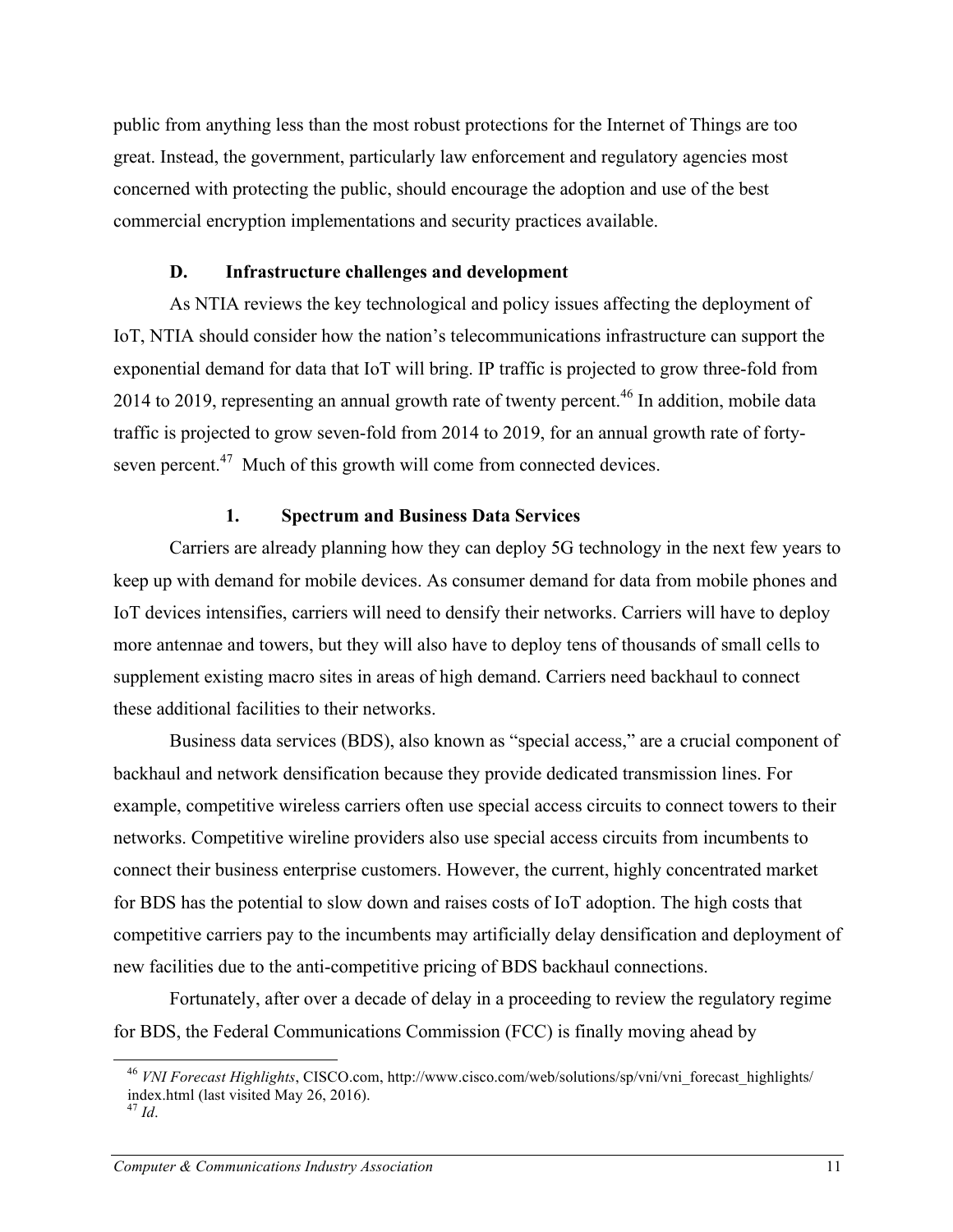considering new rules. This follows on the largest data collection effort that has occurred in the history of the agency.<sup>48</sup> After compiling a comprehensive analysis of the BDS market, the FCC has proposed new long-term, technology-neutral rules for packet-based BDS, including IP-based Ethernet services.<sup>49</sup> The FCC is currently accepting public comments on a new framework to regulate BDS based on determinations of whether markets or products are competitive. The Commission concluded an investigation into certain Incumbent Local Exchange Carrier (ILEC) terms and conditions, deeming unjust and unreasonable "all or nothing" provisions, shortfall penalties, and unreasonable early termination penalties.<sup>50</sup>

CCIA has supported the FCC in its pursuit of fostering competition in the special access market because it will speed deployment of next generation networks. This market represents at least \$45 billion per year,  $51$  yet seventy-three percent of locations are served by just one incumbent without another facilities-based competitor.<sup>52</sup> The FCC's action will help facilitate competition where there are currently bottlenecks in access to networks. Competitive infrastructure providers will be able to build out their networks to new areas and compete headto-head with incumbents. The FCC's action also has the potential to drive down costs for consumers and businesses that utilize high-capacity broadband lines. If businesses have a real choice for high-capacity circuits like BDS then they will be more likely to save money, which they can allocate to developing new products and services, which can also help foster the advancement of IoT.

### **2. Ensuring an open Internet for the Internet of Things**

The proliferation of IoT devices will require more data, placing additional strains on telecommunications networks. This could present an opportunity for throttling and network management practices that could threaten the principles of openness and neutrality that have been cornerstones of the Internet's incredible success. CCIA has long advocated for open networks, and it pushed for strong open Internet rules before the FCC released its Open Internet

<sup>48</sup> *AT&T Corp. Petition for Rulemaking to Reform Regulation of Incumbent Local Exchange Carrier Rates for Interstate Special Access Services*, WC Docket No. 05-25, RM-10593, Order and Further Notice of Proposed

<sup>&</sup>lt;sup>49</sup> See Business Data Services in an Internet Protocol Environment, WC Docket No. 16-143; Special Access for *Price Cap Local Exchange Carriers,* WC Docket No. 05-25, Tariff Investigation Order and Further Notice of Proposed Rulemaking, FCC 16-54, (rel. May 2, 2016) [hereinafter "Further Notice"].<br><sup>50</sup> *Id.* at ¶ 88.<br><sup>51</sup> *Id.* at ¶ 44.<br><sup>52</sup> *Id.* at ¶ 181.